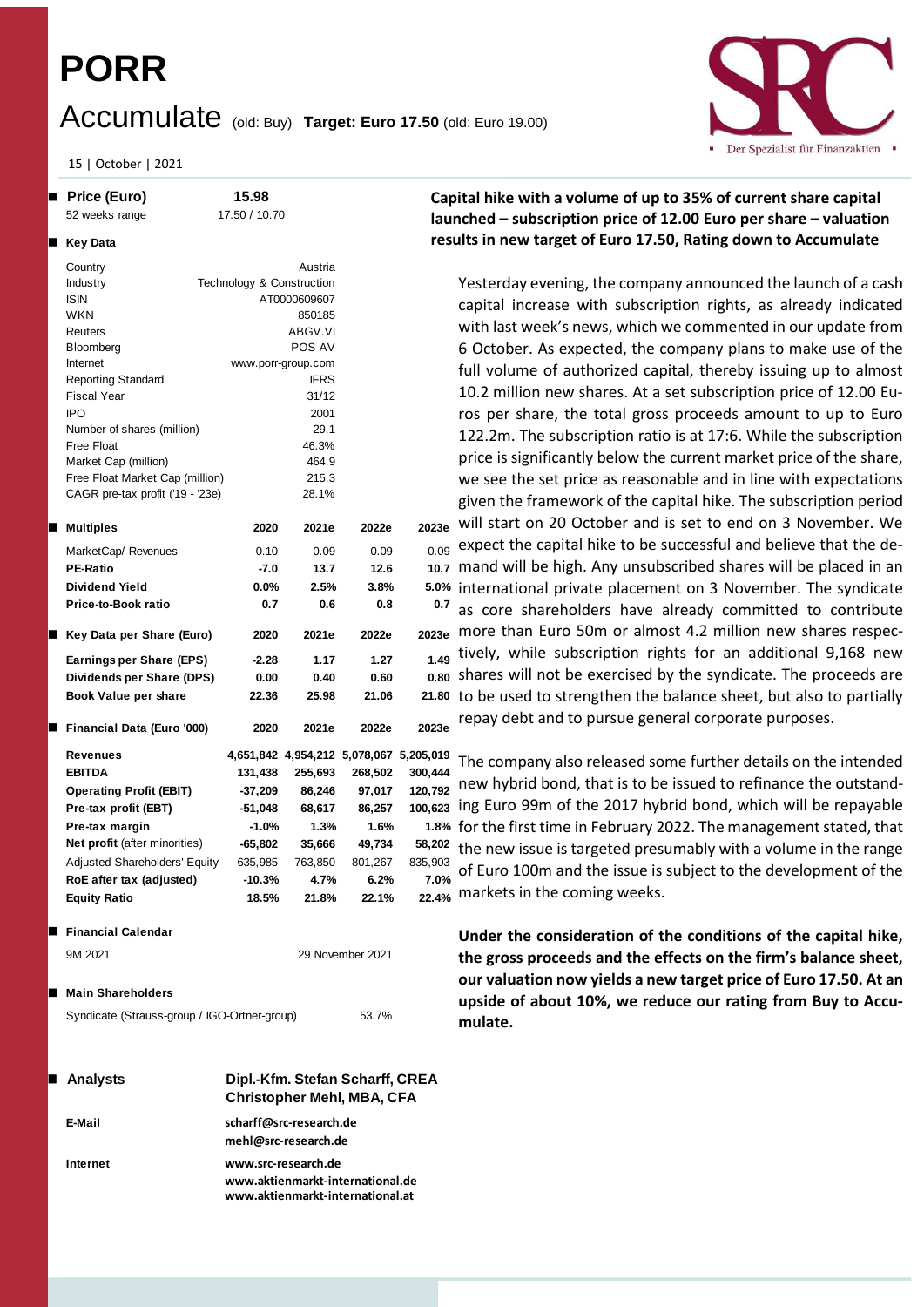





### PORR AG

| Industry:          | Construction / Infrastructure | Management Bo          |
|--------------------|-------------------------------|------------------------|
| Sub-segment:       | all kinds of real estate      | Ing. Karl-Heinz 9      |
| Country:           | Austria                       | Bmst. Ing. Josef       |
| Headquarter:       | Vienna                        | Dipl.-Ing. Jürger      |
| Foundation:        | 1869                          |                        |
| Employees:         | 19,808                        |                        |
|                    |                               | <b>Supervisory Boa</b> |
|                    |                               | Dr. Dr. Karl Pisto     |
| <b>IR Contact</b>  |                               | Dipl.-Ing. Klaus       |
| Mag. Milena Ioveva |                               | Dr. Thomas Win         |
|                    |                               |                        |

**Industrian Porce Board of PORR** 

Strauss, MBA, FRICS (CEO/CFO) Pein (COO) n Raschendorfer (COO)

#### **Rd** of PORR

Dr. Dr. Karl Pistotnik (Chairman) Dr. Susanne Weiss **IR Contact Diple.**<br>IR Contact Dipl.-Information. ischhofer, LL.M., MBA Gottfried Hatzenbichler Mail: ir@porr-group.at Mag. Robert Grüneis Wolfgang Ringhofer Phone: +43 (0) 50 626 1763 **Dr. Walter Knirsch Michael Kaincz** Michael Kaincz DI Iris Ortner, MBA Hon.-Prof. Dr. Bernhard Vanas

Founded in 1869 as Allgemeine österreichische Baugesellschaft PORR AG is today a full service provider for construction and infrastructure projects with a leading market position in Austria and also a good footprint as one of the leading firms in other important European home markets like Germany, Switzerland, Poland and Czech Republic. Furthermore, there are also some project-specific activities and profitable niches in target markets like UK, Scandinavia and Quatar. From building construction and civil engineering to road and tunnel, as well as slab track construction – the watertight value chain and universal knowhow in every sector of the modern construction industry enables PORR to realise highly complex projects professionally and cost efficiently, without ever losing sight of the individual needs of their customers and principals. Besides Infrastructure there is also another modern and quickly growing focus on environmental engineering (waste management, dumps and sorting plants etc.), which will accelerate future profits outside the classic building construction business. PORR's strategy is to strengthen group's profitability by setting the focus on profitable projects (hurdle rate: 2-3% EBT margin to be reached in by 2025) like large-scale infrastructure business and by a cost cutting and a leaner organization structure to answer the digitalization trend in industry (named PORR 2025).

The year 2020 was significantly coined by the impacts of the global Covid-19 pandemic, which led to , amongst other effects, a temporary shutdown of construction sites in Austria for several months, severly impacting the numbers of the fiscal year. Nevertheless, the year was not wasted as the company reacted quickly and e.g. acelerated to PORR 2025 strategy program and the transformation. Some of these effects will now already become visible in 2021. Furthermore, the order book increased to an all-time high of almost Euro 7.1bn at year-end 2020, despite the adjustments for the projects A1 Leverkuasen Bridge and H51 Pfons - Brenner, and even further climbed to almost Euro 8bn at 1H 2021.

After suspending the dividend payment for 2019 as a precautionary measure following the COVID-19 pandemic and as a sign of solidarity towards all stakeholders of the company, no dividend for 2020 will be paid as the results turned deep red. A return to the targeted payout ratio of 30% to 50% is expected for the current year, however.



*Source: Company Data, SRC Research*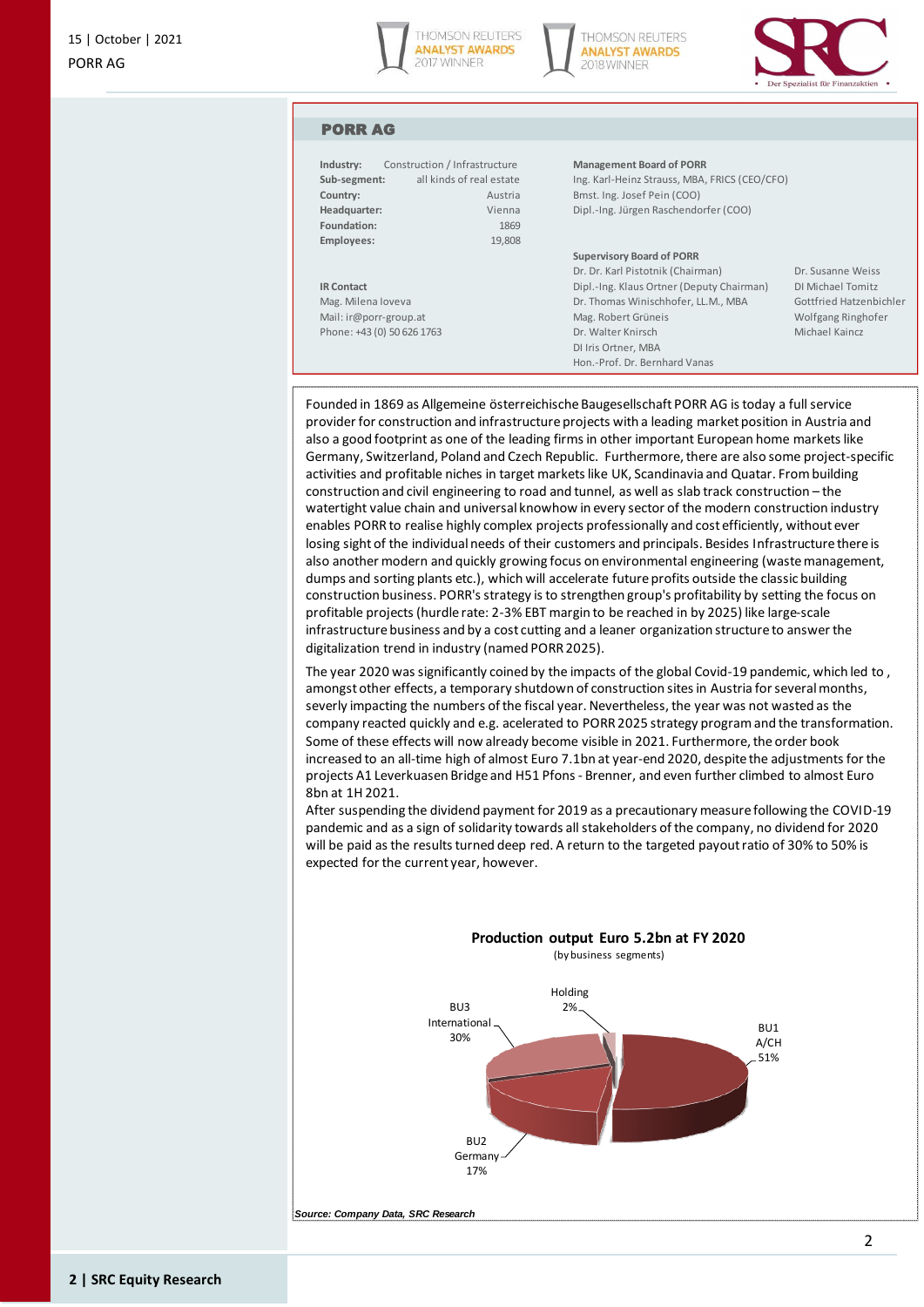





## **P & L PORR AG**

| 31/12 IFRS (Euro '000)                                                                                       | 2018             | 2019                | 2020                | 2021e               | 2022e               | 2023e               | <b>CAGR</b><br>'19 - '23e |
|--------------------------------------------------------------------------------------------------------------|------------------|---------------------|---------------------|---------------------|---------------------|---------------------|---------------------------|
| <b>Production output</b>                                                                                     | 5,592,914        | 5,569,781 5,037,915 |                     | 5,365,379           | 5,547,802           | 5,708,689           | 0.6%                      |
| <b>Revenues</b>                                                                                              | 4.959.109        | 4,880,414 4,651,842 |                     | 4,954,212           | 5,078,067           | 5,205,019           | 1.6%                      |
| Own work capitalized in non-current assets                                                                   | 5,186            | 4,105               | 3,787               | 1,052               | 2,034               | 2,441               |                           |
| Share of profit/loss of associates                                                                           | 86,551           | 87,448              | 34,036              | 65,896              | 64,774              | 72.589              |                           |
| Other operating income                                                                                       | 183,923          | 178,733             | 133,606             | 155,471             | 162,473             | 144,876             |                           |
| Cost of materials and other related production services                                                      | $-3,462,635$     | $-3,286,674$        | $-3,117,518$        | $-3,250,013$        | $-3,331,263$        | $-3,396,889$        | 0.8%                      |
| Staff expense                                                                                                | $-1,178,798$     | $-1,243,180$        | $-1,210,093$        | $-1,225,147$        | $-1,275,441$        | $-1,291,371$        | 1.0%                      |
| Other operating expenses                                                                                     | $-373,869$       | $-398,530$          | $-364,222$          | $-445,778$          | $-432,142$          | $-436,221$          |                           |
| <b>Operating result (EBITDA)</b>                                                                             | 219,467          | 222,316             | 131,438             | 255,693             | 268,502             | 300,444             | 7.8%                      |
| Depreciation, amortisation and impairment expense                                                            | $-127,143$       | $-167,594$          | $-168,647$          | $-169,447$          | $-171,485$          | $-179,652$          | 1.8%                      |
| <b>Operating result (EBIT)</b><br>Income from financial investments and other current financial<br>assets    | 92,324<br>18,466 | 54,722              | $-37,209$           | 86,246              | 97,017              | 120,792             | 21.9%                     |
| Finance costs                                                                                                | $-22,659$        | 15,396<br>$-32,709$ | 12,771<br>$-26,610$ | 11,056<br>$-28,685$ | 19,127<br>$-29,887$ | 11,056<br>$-31,225$ |                           |
| Earnings before tax (EBT)                                                                                    | 88,131           | 37,409              | $-51,048$           | 68,617              | 86,257              | 100,623             | 28.1%                     |
| <b>EBT margin</b> (in relation to production output)                                                         | 1.6%             | 0.7%                | $-1.0%$             | 1.3%                | 1.6%                | 1.8%                |                           |
|                                                                                                              |                  |                     |                     |                     |                     |                     |                           |
| Income tax expense                                                                                           | $-21,936$        | $-9,576$            | 8,681               | $-17,154$           | $-19,743$           | $-25,156$           |                           |
| Profit/loss for the period                                                                                   | 66,195           | 27,833              | $-42,367$           | 51,463              | 66,514              | 75,467              | 28.3%                     |
| of which attributable to non-controlling interest<br>Profit/loss for the period attributable to shareholders | 805              | 2,292               | 5,281               | 1,583               | 533                 | 1,583               |                           |
| of the parent and holders of profit-participation rights                                                     | 65,390           | 25,541              | -47,648             | 49,880              | 65,981              | 73,884              | 30.4%                     |
| of which attributable to holders of profit-                                                                  |                  |                     |                     |                     |                     |                     |                           |
| participation rights                                                                                         | 2,664            | 11,227              | 18,154              | 14,214              | 16,247              | 15,682              |                           |
| Net profit after minorities                                                                                  | 62,726           | 14,314              | -65,802             | 35,666              | 49,734              | 58,202              |                           |
| Diluted/basic earnings per share (EPS)                                                                       | 2.16             | 0.50                | -2.28               | 1.17                | 1.27                | 1.49                |                           |
| Dividends per share (DPS)                                                                                    | 1.10             | 0.00                | 0.00                | 0.40                | 0.60                | 0.80                |                           |
| Number of shares ('000)                                                                                      | 29,095           | 29,095              | 29,095              | 30,792              | 39,278              | 39,278              |                           |
| Adjusted Shareholders' Equity without minorities                                                             | 571,646          | 587,081             | 635,985             | 763,850             | 801,267             | 835,903             | 9.2%                      |
| Shareholders' Equity (including minorities and hybrid)                                                       | 618,234          | 599,038             | 650,549             | 800,097             | 827,254             | 856,350             |                           |
| RoE after Tax                                                                                                | 11.2%            | 2.5%                | $-10.8%$            | 5.1%                | 6.4%                | 7.1%                |                           |
| Total assets (Euro million)                                                                                  | 3,114.7          | 3,664.9             | 3,509,463.0         | 3,666,756.6         | 3,740,091.8         | 3,826,113.9         |                           |
| Equity ratio                                                                                                 |                  |                     |                     |                     |                     |                     |                           |
|                                                                                                              | 19.8%            | 16.4%               | 18.5%               | 21.8%               | 22.1%               | 22.4%               |                           |
| Key ratios & figures                                                                                         | 2018             | 2019                | 2020                | 2021e               | 2022e               | 2023e               |                           |
| Growth rates in %                                                                                            |                  |                     |                     |                     |                     |                     |                           |
| Revenues                                                                                                     | 15.5%            | $-1.6%$             | $-4.7%$             | 6.5%                | 2.5%                | 2.5%                |                           |
| <b>EBITDA</b>                                                                                                | 9.4%             | 1.3%                | $-40.9%$            | 94.5%               | 5.0%                | 11.9%               |                           |
| EBIT                                                                                                         | 2.3%             | $-40.7%$            | $-168.0%$           | $-331.8%$           | 12.5%               | 24.5%               |                           |
| EBT                                                                                                          | 3.3%             | $-57.6%$            | -236.5%             | $-234.4%$           | 25.7%               | 16.7%               |                           |
| Net profit after minorities                                                                                  | 3.9%             | $-58.0%$            | -252.2%             | $-221.5%$           | 29.2%               | 13.5%               |                           |
| Margins in % (based on production output)                                                                    |                  |                     |                     |                     |                     |                     |                           |
| EBITDA margin                                                                                                | 3.9%             | 4.0%                | 2.6%                | 4.8%                | 4.8%                | 5.3%                |                           |
| <b>EBIT</b> margin<br><b>EBT</b> margin                                                                      | 1.7%<br>1.6%     | 1.0%<br>0.7%        | $-0.7%$<br>$-1.0%$  | 1.6%                | 1.7%<br>1.6%        | 2.1%<br>1.8%        |                           |
| Net profit margin                                                                                            | 1.2%             | 0.5%                | $-0.8%$             | 1.3%<br>1.0%        | 1.2%                | 1.3%                |                           |
|                                                                                                              |                  |                     |                     |                     |                     |                     |                           |
| <b>Expense ratios in %</b>                                                                                   |                  |                     |                     |                     |                     |                     |                           |
| Personnel costs to sales<br>Cost of material to sales                                                        | 23.8%<br>69.8%   | 25.5%<br>67.3%      | 26.0%<br>67.0%      | 24.7%<br>65.6%      | 25.1%<br>65.6%      | 24.8%<br>65.3%      |                           |
| Depreciation to sales                                                                                        | 2.6%             | 3.4%                | 3.6%                | 3.4%                | 3.4%                | 3.5%                |                           |
| Tax rate                                                                                                     | $-24.9%$         | $-25.6%$            | $-17.0%$            | $-25.0%$            | $-22.9%$            | $-25.0%$            |                           |
| <b>Profitability in %</b>                                                                                    |                  |                     |                     |                     |                     |                     |                           |
| Gross profit margin                                                                                          | 30.2%            | 32.7%               | 33.0%               | 34.4%               | 34.4%               | 34.7%               |                           |
| Return on adjusted shareholders equity (ROE)                                                                 | 11.0%            | 2.4%                | $-10.3%$            | 4.7%                | 6.2%                | 7.0%                |                           |
| Return on investment (ROI)                                                                                   | 3.3%             | 1.9%                | 0.0%                | 0.0%                | 0.0%                | 0.0%                |                           |
| <b>Balance sheet key figures</b>                                                                             |                  |                     |                     |                     |                     |                     |                           |
| Net debt $(-)/$ net cash $(+)$                                                                               | $-150, 184$      | $-345,689$          | $-136,691$          | $-116,187$          | -98,759             | $-83,945$           |                           |
| Book value                                                                                                   | 21.2             | 20.6                | 22.4                | 26.0                | 21.1                | 21.8                |                           |
| Equity ratio                                                                                                 | 19.8%            | 16.4%               | 18.5%               | 21.8%               | 22.1%               | 22.4%               |                           |
| Data per share                                                                                               |                  |                     |                     |                     |                     |                     |                           |
| Number of shares in (`000)                                                                                   | 29,095           | 29,095              | 29,095              | 30,792              | 39,278              | 39,278              |                           |
| Earnings per share (EPS)                                                                                     | 2.16             | 0.50                | $-2.28$             | 1.17                | 1.27                | 1.49                |                           |
| Dividend per share (DPS)                                                                                     | 1.10             | 0.00                | 0.00                | 0.40                | 0.60                | 0.80                |                           |

Source: Company data, SRC Research estimates